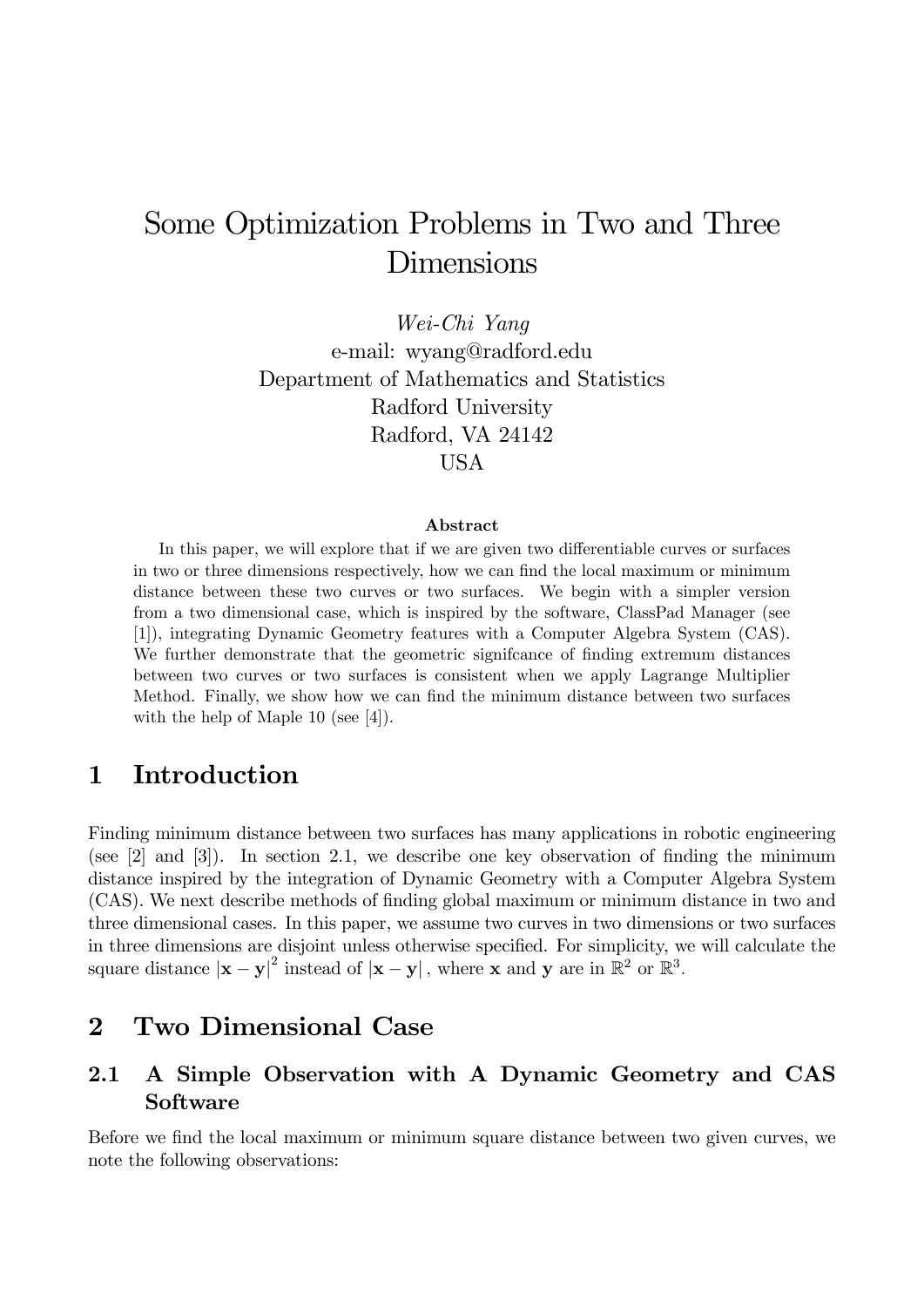1. Given a point A point (in some neighborhood) on  $y = f(x)$ , we can attempt to find a corresponding point B on  $y = q(x)$  so that the vector AB is perpendicular to the tangent line at  $B$  Therefore, we attempt to solve for c so that the following equation is met

$$
\left(\frac{g(c) - f(x)}{c - x}\right) \cdot g'(c) = -1.
$$
\n(1)

- 2. When c can be solved explicitly in terms of x, say  $c = G(x)$ , then  $y = G(x)$  is the solution to this problem.
- 3. When c can not be explicitly solved, then the solution c will satisfy the following implicit equation:

$$
\left(\frac{g(c) - f(x)}{c - x}\right) \cdot g'(c) + 1 = 0.
$$
\n(2)

We note that many dynamic geometry software has the capability of constructing geometric Ögures and tracing the locus after an animation. We will use ClassPad Manager [1] to explore how dynamic animations can help making the observations more accessible.

**Example 1** Let  $C_1$  be the circle represented by  $x^2 + (y - 1)^2 = 1$  and  $C_2$  be the parabola represented by  $g(x) = -x^2 - 1$ . We show that given a point C in some neighborhood on  $C_1$ , we can find the corresponding point A on  $C_2$  so that CA is perpendicular to the tangent line at A. For the construction below, we start with a point A on  $C_2$  first and find the corresponding point C on  $C_1$ , which reverses what we want to do but this will become clear later. We describe the steps of constructing this animation below:

Step 1. We construct two curves,  $C_1$  and  $C_2$ .

Step 2. We next construct the tangent to a curve at the point A of  $C_2$ .

Step 3. We then construct a perpendicular line (normal line) to the tangent line at the point A:

Step 4. We construct the intersection between the normal line and  $C_1$  and call such point C. (We note that due to the limitation of the software, we can only find the intersection geometrically for certain curves.

Step 5. We animate the point A along curve  $C_2$ . We show some of the screen shots below:



**Figure**  $1(a),(b),(c)$  and (d) Animation from ClassPad

Step 6. We collect the point C on  $C_1$  first and the corresponding point A on  $C_2$  later after the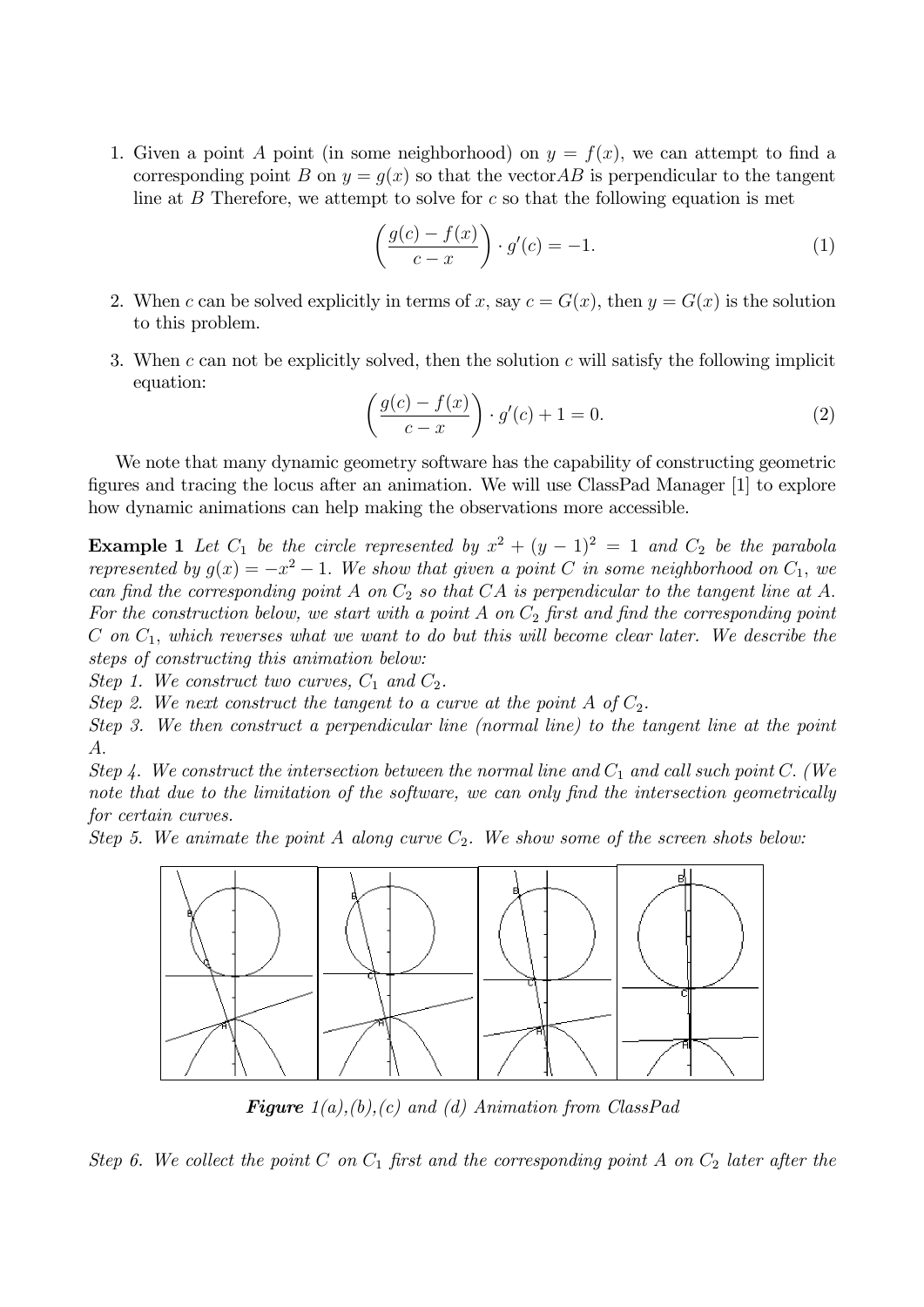animation. We collect only the  $x$  – values for points of C and A below. Note that the first column represents the  $x$  - values of C and the second column represents the  $x$  - values of A respectively below.

| -0.8324367047  | -0.2091836735  |
|----------------|----------------|
| -0.7454037195  | -0.1989795918  |
| -0.6808309565  | -0.1887755102  |
| -0.6256758243  | -0.1785714286  |
| -0.5761952621  | -0.1683673469  |
| -0.5306416864  | -0.1581632653  |
| -0.4880148696  | -0.1479591837  |
| -0.4476710787  | -0.137755102   |
| -0.4091621831  | -0.1275510204  |
| -0.3721579654  | -0.1173469388  |
| -0.3364042965  | -0.1071428571  |
| -0.3016986366  | -0.09693877551 |
| -0.2678748608  | -0.08673469388 |
| -0.234792892   | -0.07653061224 |
| -0.2023324919  | -0.06632653061 |
| -0.1703876503  | -0.05612244898 |
| -0.1388638181  | -0.04591836735 |
| -0.1076743929  | -0.03571428571 |
| -0.07673935793 | -0.02551020408 |
| -й. й459829574 | -0.01530612245 |

Table 1 Correspondence between Input C and Output A.

Step 7. We copy Table 1 and paste it to a spreadsheet application to get the following scatter plot. The x-axis represents the x-values of the points C on  $C_1$  and the y-axis represents the  $x$  – values of the corresponding points A on  $C_2$ .



Figure 2 Scatter plot between C and A

We note that the plot above simulates the solution curve for the  $x$  -values of C and A respectively, which we will demonstrate here. We define  $f(x) = 1 - \sqrt{1 - x^2}$  and solve the equation  $\int g(c) - f(x)$  $c - x$  $\lambda$  $g'(c) + 1 = 0$  explicitly with Scientific WorkPlace 5.5 or Maple 10 to get the expression  $c$  in terns of  $x$ , which we define it as the function  $h$  below:

$$
h(x) = \sqrt[3]{\frac{1}{4}x + \sqrt{\frac{1}{27}x^2\sqrt{-x^2+1} - \frac{79}{108}\sqrt{-x^2+1} - \frac{31}{144}x^2 + \frac{185}{216}} + \frac{\frac{1}{3}\sqrt{-x^2+1} - \frac{5}{6}}{\sqrt[3]{\frac{1}{4}x + \sqrt{\frac{1}{27}x^2\sqrt{-x^2+1} - \frac{79}{108}\sqrt{-x^2+1} - \frac{31}{144}x^2 + \frac{185}{216}}}}
$$
(3)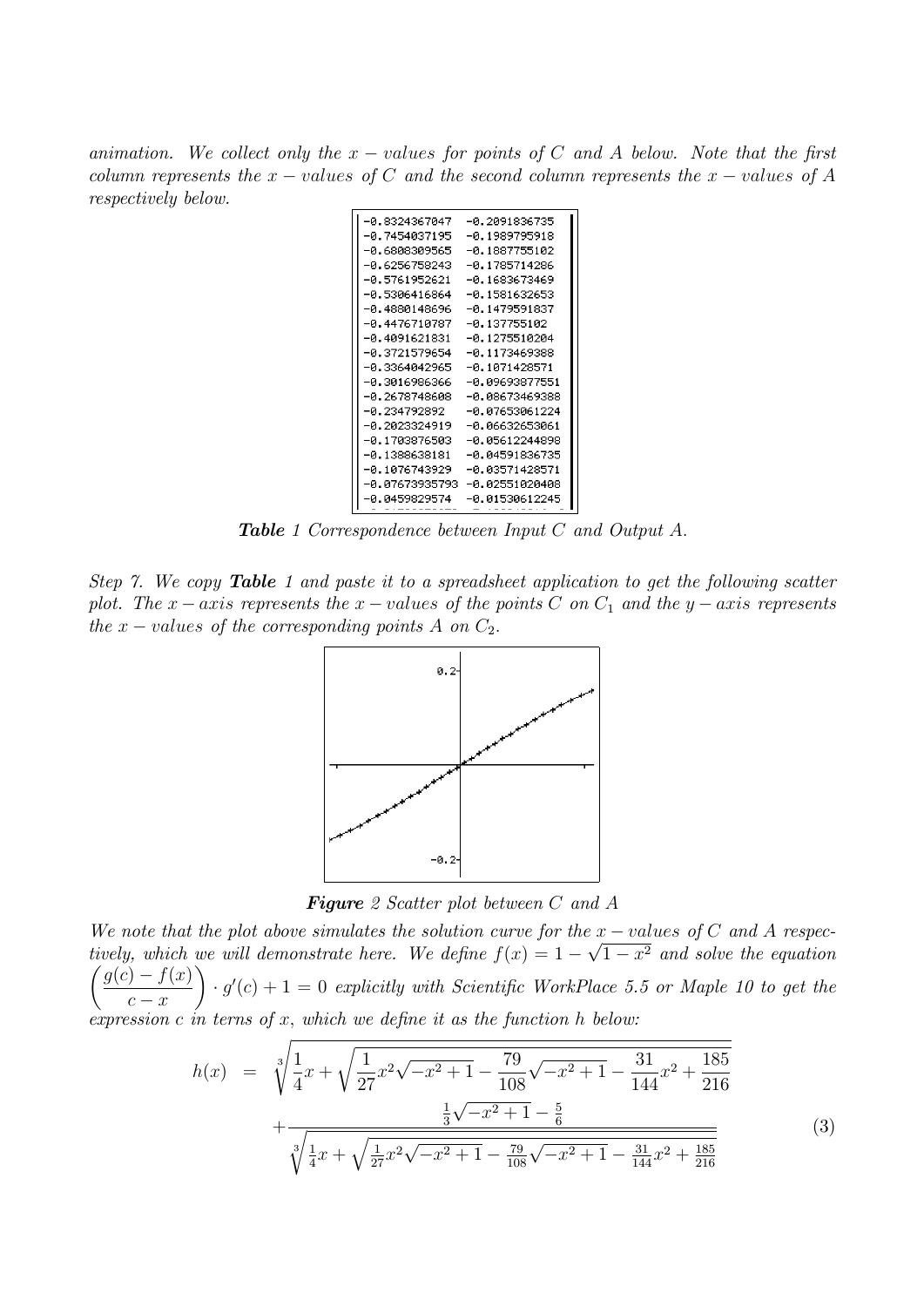We plot  $y = h(x)$  below and note that the graph is consistent with **Figure** 2 we got from ClassPad Manager.



**Figure** 3 Plot between C and A

Next we compare following 'partial list' of the numerical computations with **Table** 1 from Class-Pad above, they are identical up to four decimal places.

$$
h\n\n(4)\n\n(5)\n\n(1) 0.3721579654\n\n(2) 0.3721579654\n\n(3) -0.3880148696\n\n(4) -0.4476710787\n\n(5) -0.4991621831\n\n(5) -0.3364042965\n\n(6) -0.3364042965\n\n(7) -0.3364042965\n\n(8) -0.10715\n\n(9) -0.10715\n\n(1) -0.2678748608\n\n(2) -0.234792892\n\n(3) -0.10715\n\n(4) -0.234792892\n\n(-0.234792892\n\n(-0.234792892\n\n(-0.26539 × 10-2\n\n(-0.26539 × 10-2\n\n(-0.26539 × 10-2\n\n(-0.26539 × 10-2\n\n(-0.26539 × 10-2\n\n(-0.26539 × 10-2\n\n(-0.26539 × 10-2\n\n(-0.26539 × 10-2\n\n(-0.26539 × 10-2\n\n(-0.26539 × 10-2\n\n(-0.26539 × 10-2\n\n(-0.26539 × 10-2\n\n(-0.26539 × 10-2\n\n(-0.26539 × 10-2\n\n(-0.26539 × 10-2\n\n(-0.26539 × 10-2\n\n(-0.26539 × 10-2\n\n(-0.26539 × 10-2\n\n(-0.26539 × 10-2\n\n(-0.26539
$$

#### 2.2 Extremum Distance Between Two Curves in Two Dimensions

Since distance function between two points is a continuous function, if we restrict both functions f and q in a closed and bounded domain, the global maximum and minimum exist by the Extreme Value Theorem. By following the idea we described in preceding section, we note that the necessary conditions that the distance AB, where  $A = (x, f(x))$  and  $B = (c, g(c))$ , is the minimum or maximum distance between  $y = f(x)$  and  $y = g(x)$  are:

$$
AB \text{ is perpendicular to the tangent line at } A \text{ and}
$$
\n
$$
AB \text{ is perpendicular to the tangent line at } B. \tag{5}
$$

Or the following conditions must be satisfied simultaneously.

$$
\left(\frac{g(c)-f(x)}{c-x}\right) \cdot g'(c) + 1 = 0. \tag{6}
$$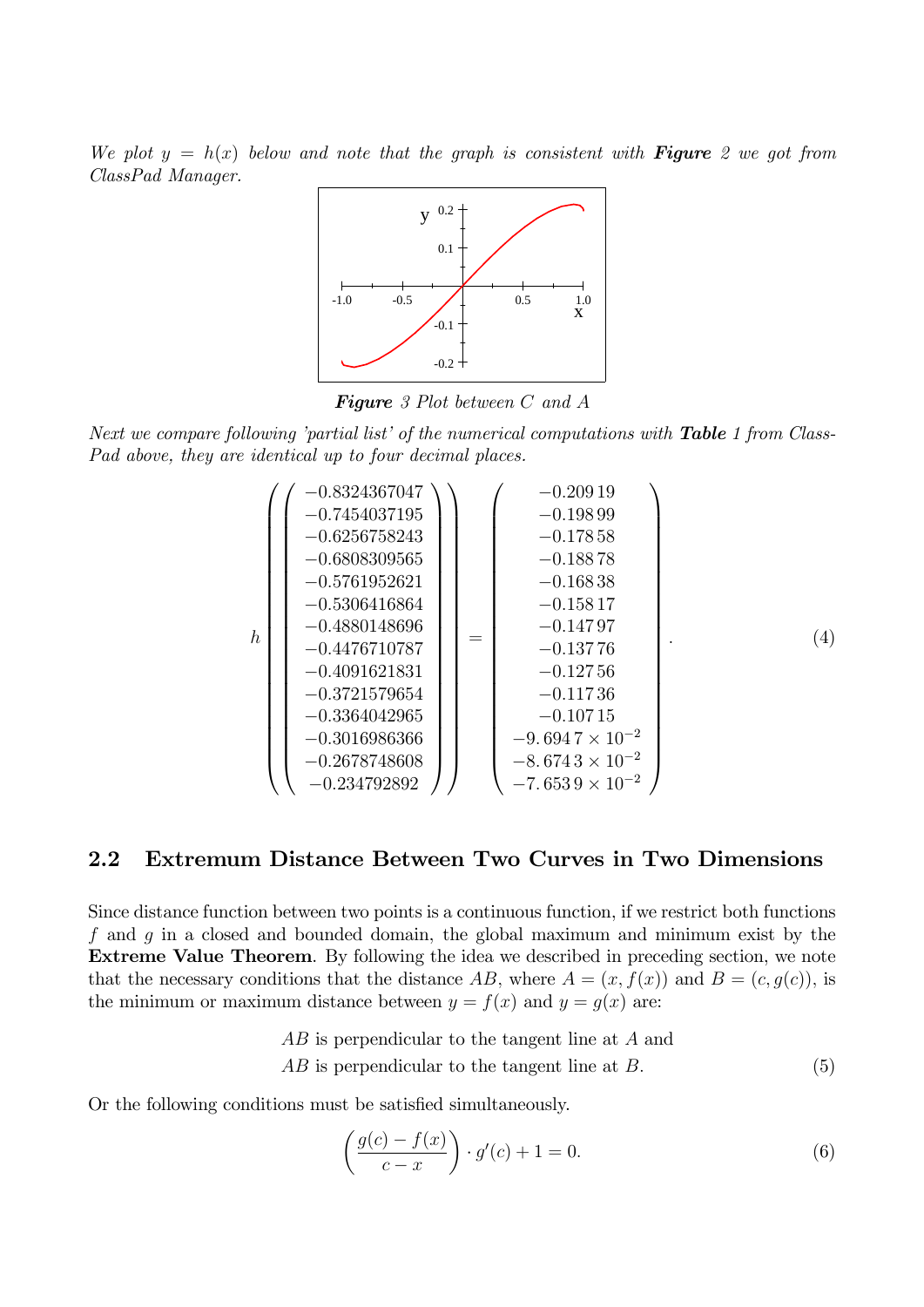$$
\left(\frac{g(c) - f(x)}{c - x}\right) \cdot f'(x) + 1 = 0. \tag{7}
$$

We demonstrate this by using the following example.

**Example 2** Let  $f(x) = \sin(x) + 5$  and  $g(x) = -\cos(x - 1)$  and we **restrict our domain** in  $[-5, 5]$ . We solve the equations (5) and (6) which result in the following three cases

1. When

$$
x_1 = -1.030769192
$$
,  $f(x_1) = 4.142305270$ ,  
\n $c_1 = 1.540027135$ , and  $g(c_1) = -.8576947300$ .

We note that the square distance between  $(x_1, f(x_1))$  and  $(c_1, g(c_1))$  is about 31.60899376. We sketch the graphs of  $y = f(x)$ , and  $y = g(x)$ , the vector connecting  $(x_1, f(x_1))$  and  $(c_1, g(c_1))$ , the tangent line at  $x = x_1$  and the tangent line at  $x = c_1$  together as follows:



Figure 4 Relative Maximum Distance

2. When

$$
x_2
$$
 = 3.421927911,  $f(x_2)$  = 4.723322166,  
 $c_2$  = -.8511315841, and  $g(c_2)$  = .2766778338.

We note that the square distance between  $(x_2, f(x_2))$  and  $(c_2, g(c_2))$  is about 40.49225911. We sketch the graphs of  $y = f(x)$ , and  $y = g(x)$ , the vector connecting  $(x_2, f(x_2))$  and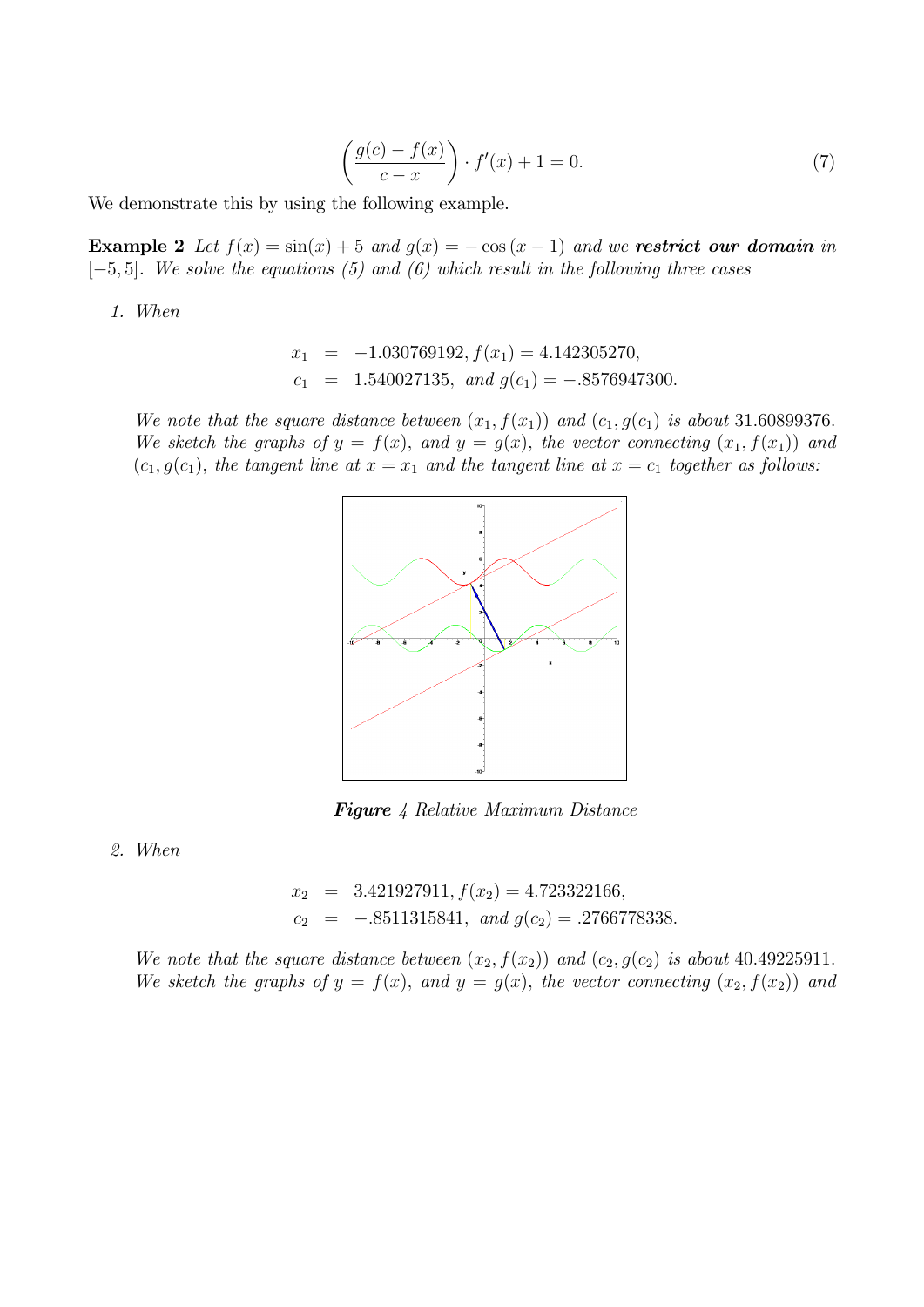$(c_2, g(c_2))$ , tangent line at  $x = x_2$  and tangent line at  $x = c_2$  together as follows:



Figure 5 Global Maximum Distance

3. When

$$
x_3 = -1.684808257
$$
,  $f(x_3) = 4.006492323$ ,  
\n $c_3 = -2.027580723$ , and  $g(c_3) = .9935076771$ .

We note that the square distance between  $(x_3, f(x_3))$  and  $(c_3, g(c_3))$  is about 9.195569440. We sketch the graphs of  $y = f(x)$ , and  $y = g(x)$ , the vector connecting  $(x_3, f(x_3))$  and  $(c_3, g(c_3))$ , tangent line at  $x = x_3$  and tangent line at  $x = c_3$  together as follows:



Figure 6 Global Minimum Distance

We conclude that global maximum distance and minimum distance occur at case 2 and case 3 respectively.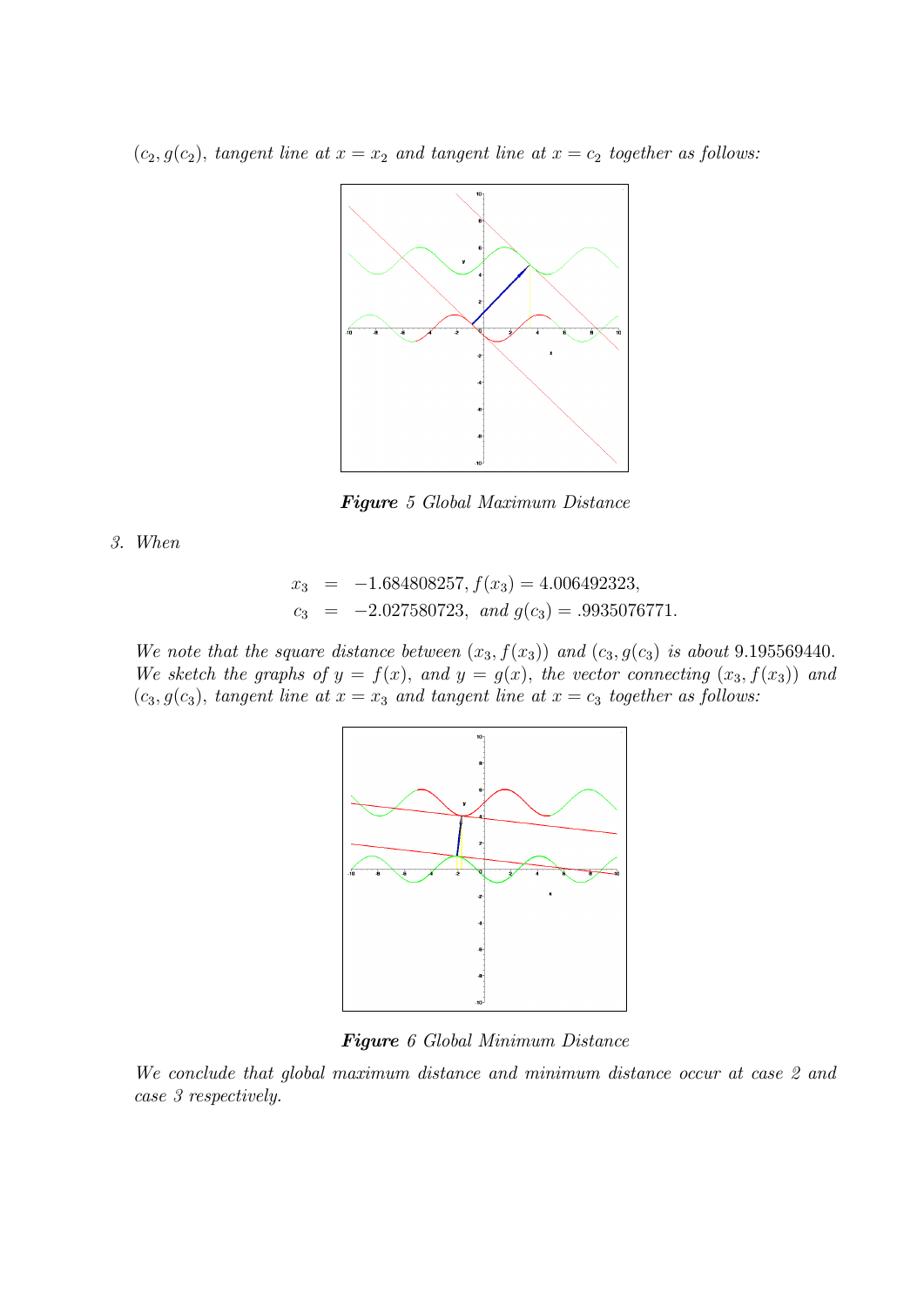#### 3 Three Dimensional Case

Here we describe how to find the local extremum distance between two surfaces which satisfy

$$
f(x, y, z) = 0 \text{ and } g(x, y, z) = 0,
$$
\n(8)

where f and g are differentiable functions in its respective domain. Following what we have done in two dimensional case, we see that if  $A = (x_1, x_2, x_3)$  is on the surface  $f(x, y, z) = 0$ and  $B = (y_1, y_2, y_3)$  is on the surface  $g(x, y, z) = 0$ , the necessary condition for finding such extremum distance is to have

> AB is parallel to the normal vector of the tangent plane at A and  $AB$  is parallel to the normal vector of the tangent plane at  $B$ . (9)

More specifically, the following conditions should be met:

$$
AB = \lambda_1 (\nabla f) \text{ at } A,
$$
  
\n
$$
AB = \lambda_2 (\nabla g) \text{ at } B,
$$
  
\n
$$
f(x_1, x_2, x_3) = 0, \text{ and}
$$
  
\n
$$
g(y_1, y_2, y_3 = 0).
$$
\n(10)

where  $\nabla f = (f_x, f_y, f_z)$  and  $\nabla g = (g_x, g_y, g_z)$  are the gradients of f and g respectively. The above set of equations is equivalent to the followings:

$$
y_1 - x_1 = \lambda_1 \left( f_x \right)_{(x_1, x_2, x_3)}, \tag{11}
$$

$$
y_2 - x_2 = \lambda_1 \left( f_y \right)_{(x_1, x_2, x_3)}, \tag{12}
$$

$$
y_3 - x_3 = \lambda_1(f_z)_{(x_1, x_2, x_3)}, \tag{13}
$$

$$
y_1 - x_1 = \lambda_2 (g_x)_{(y_1, y_2, y_3)}, \tag{14}
$$
\n
$$
y_2 - x_2 = \lambda_2 (g_x)_{(y_1, y_2, y_3)}, \tag{15}
$$

$$
y_2 - x_2 = \lambda_2 (g_y)_{(y_1, y_2, y_3)},
$$
\n
$$
y_2 - x_2 = \lambda_2 (g_y)_{(y_1, y_2, y_3)},
$$
\n
$$
(15)
$$
\n
$$
(16)
$$

$$
y_3 - x_3 = \lambda_2 (g_z)_{(y_1, y_2, y_3)}, \tag{16}
$$

$$
f(x_1, x_2, x_3) = 0 \text{ and } g(y_1, y_2, y_3) = 0. \tag{17}
$$

This gives a geometric interpretation when we apply the Lagrange Multiplier Method in solving this problem. In other words, if our objective is to minimize or maximize the square distance  $|\mathbf{x} - \mathbf{y}|^2$  and subject to both  $f(\mathbf{x}) = 0$  and  $g(\mathbf{y}) = 0$ , then we write

$$
L(\mathbf{x}, \mathbf{y}, \lambda_1, \lambda_2) = |\mathbf{x} - \mathbf{y}|^2 + \lambda_1 h(\mathbf{x}) + \lambda_1 g(\mathbf{y})
$$
\n(18)

or

$$
L(x_1, x_2, x_3, y_1, y_2, y_3, \lambda_1, \lambda_2) = (x_1 - y_1)^2 + (x_2 - y_2)^2 + (x_3 - y_3)^2 + \lambda_1 h(x_1, x_2, x_3) + \lambda_2 g(y_1, y_2, y_3); \tag{19}
$$

Then the necessary condition to achieve the critical distance is to have

$$
\nabla L = 0,\t(20)
$$

which will give the same results as our observation from equations  $(11)-(17)$ . We demonstrate this by using the following example.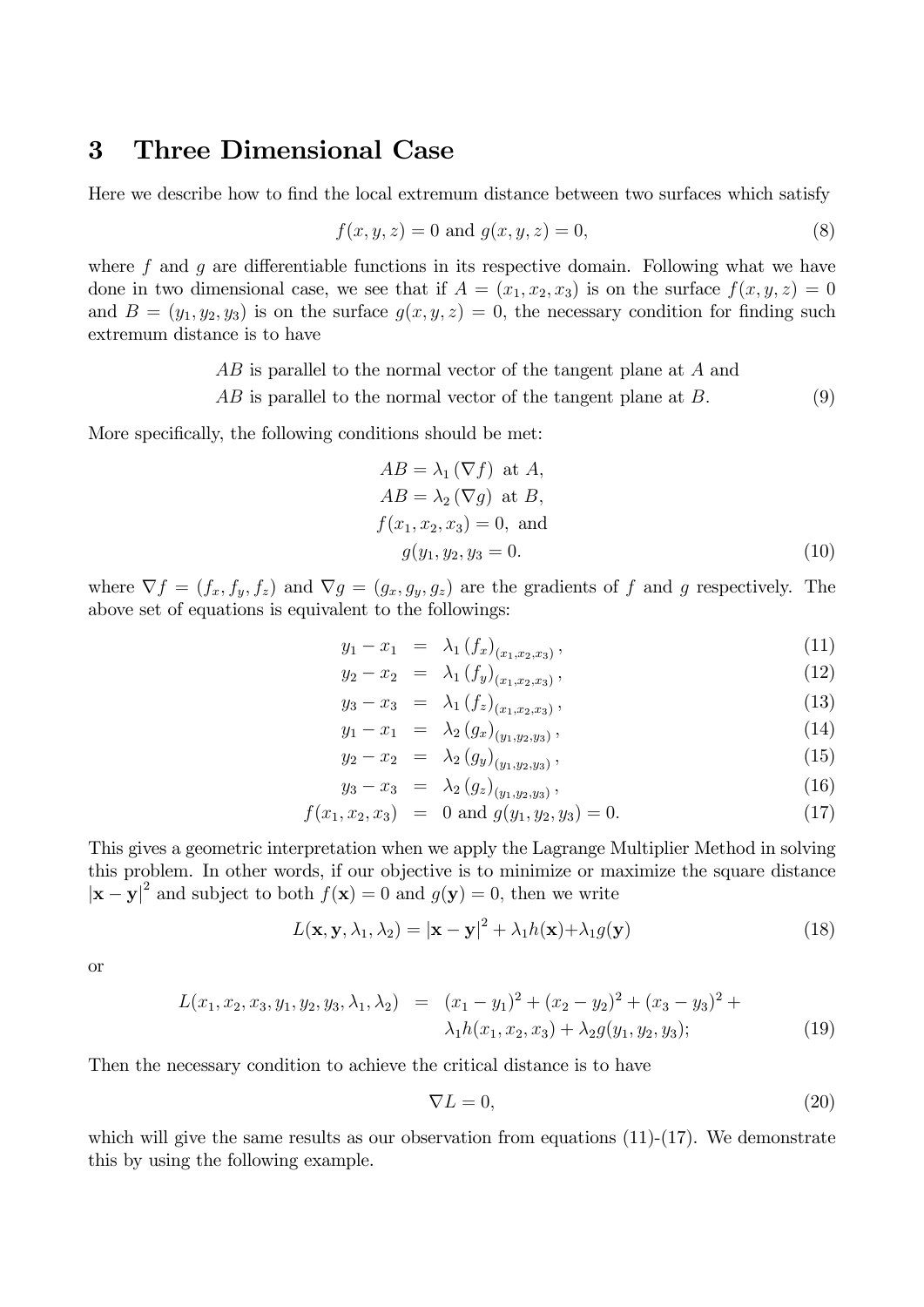**Example 3** Let  $f(x, y, z) = \sin x \cos y - 2 - z$  and  $g(x, y, z) = x^2 + y^2 - z$ . If we restrict the domain to be  $[-2, 2] \times [-2, 2]$  for both functions, and solve  $\nabla L = 0$ . The computation shows only the following solution

> $x_1 = .9776334541, x_2 := 0, x_3 = -1.170823173, and$  $y_1$  =  $.2794931976, y_2$  = 0;  $y_3$  = 0.0.7811644752.

The square distance  $|\mathbf{x} - \mathbf{y}|^2$  is 2.047249995, which implies the distance between these two surfaces to be about 1.4308. The graph below shows the solution set will achieve the global minimum distance for these two surfaces.



**Figure 7** The shortest distance between two surfaces

## 4 Conclusion

Traditionally, when technological tools are not available, students may find applying Lagrange Multiplier Method in solving optimization problems difficult; not only due to the complicated algebraic manipulation nature but also they often do not fully understand the geometric interpretation behind the method. This paper demonstrates that optimization problems can be made interesting if teachers inspire students with geometric motivation. It is also important to note the integration between a dynamic geometry software with a computer algebra system is crucial: the dynamic nature makes analytic geometry live and leave static and complicated algebraic computations behind the scene for a CAS to do further investigations. Author believes that the integration between a three dimensional dynamic geometry software with a CAS will further make three dimensional problems in Analytic Geometry more accessible.

### References

- [1] ClassPad Manager, a product of CASIO, www.classpad.net or www.classpad.org.
- [2] Patoglu, V. & Gillespie, R. B. Extremal Distance Maintenance for Parametric Curves and Surfaces, Proceedings of the 2002 IEEE International Conference on Robotics 8 Automation, Washington, DC May 2002, pp2817-2823.